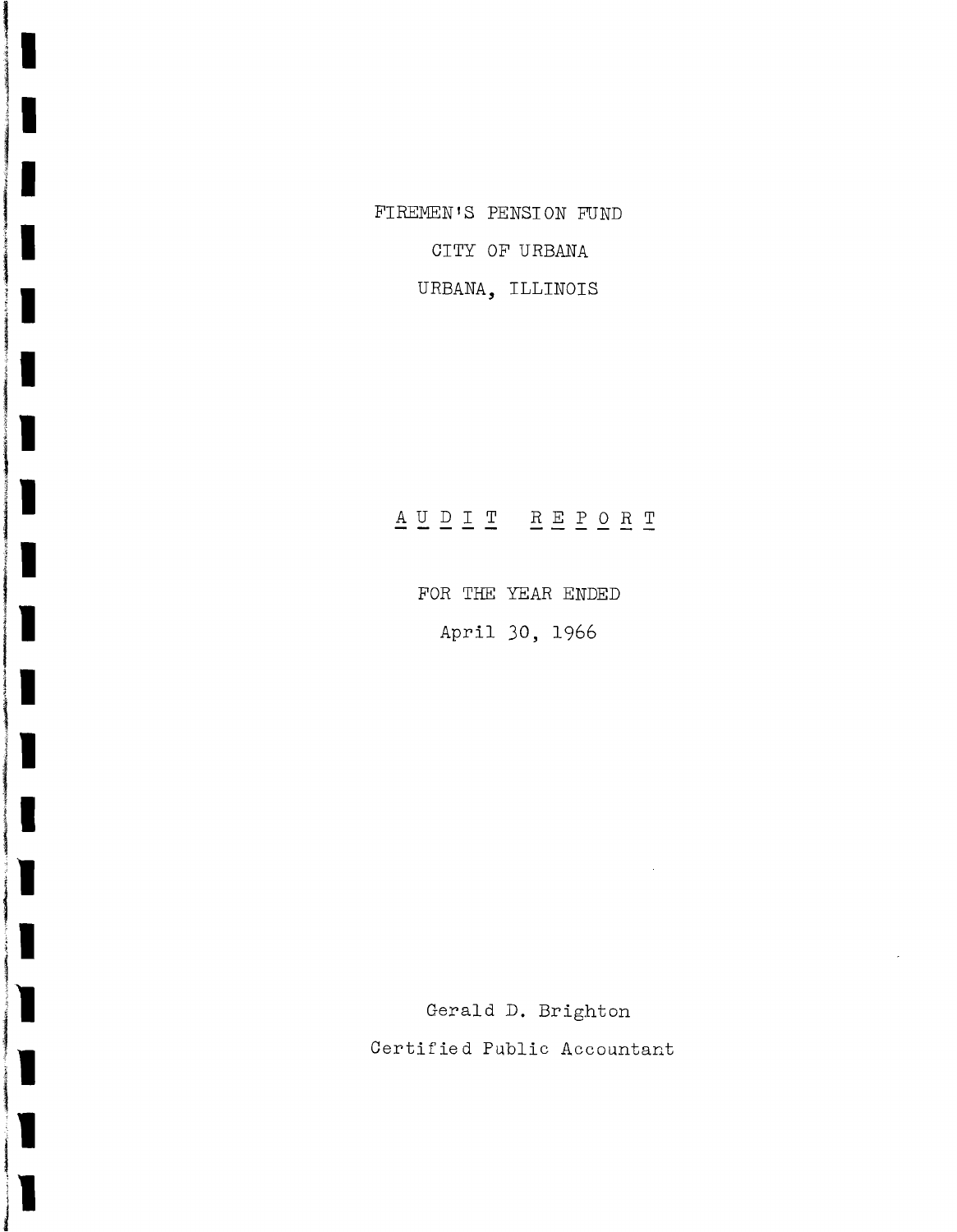May 24, 1966

Mr. William Uden, President and Members of the Board of Trustees Firemen's Pension Fund Urbana, Illinois

### Gentlemen:

I

I

I

I

**'I**

I

I

I

I

I

I

I

I

I

I

**;1**

**II**

'

12 Samuel 2006<br>1 **II**

the company of

In accordance with our engagement, we have audited the accounts of the Firemen's Pension Fund of the City of Urbana for the fiscal year ended April 30, 1966.

In addition, we did certain bookkeeping work as follows:

- (a) Entering and Totalling cash receipts for the year.<br>(b) Totalling cash disbursements for the year.
- (b) Totalling cash disbursements for the year.<br>(c) Making all ledger postings for the year.
- Making all ledger postings for the year.

We are submitting herewith our report including the following:

Comments and Recommendations

- Comparative Balance Sheets, April 30, 1966 and 1965 Schedule I:
- Comparative Statements of Revenue Receipts, Expenditures, and Fund Balance, for years ended April 30, 1966 and 1965. Schedule **II:**
- Statement of Receipts and Disbursements, for year ended April 30, 1966. Sche dule III:

Our examination was made in accordance with generally accepted auditing standards and accordingly included tests of the records and other auditing procedures appropriate in the circumstances.

In our opinion, the financial statements in the schedules above enumerated, attached to and forming <sup>a</sup> part of this report, fairly present the financial position of the Firemen's Pension Fund of the City of Urbana at April 30, 1966, and the results of operations for the fiscal year then ended, in conformity with generally accepted accounting principles on a basis consistent with the preceding year.

Respectfully submitted.

Secold D. Brighton

Gerald D. Brighton Certified Public Accountant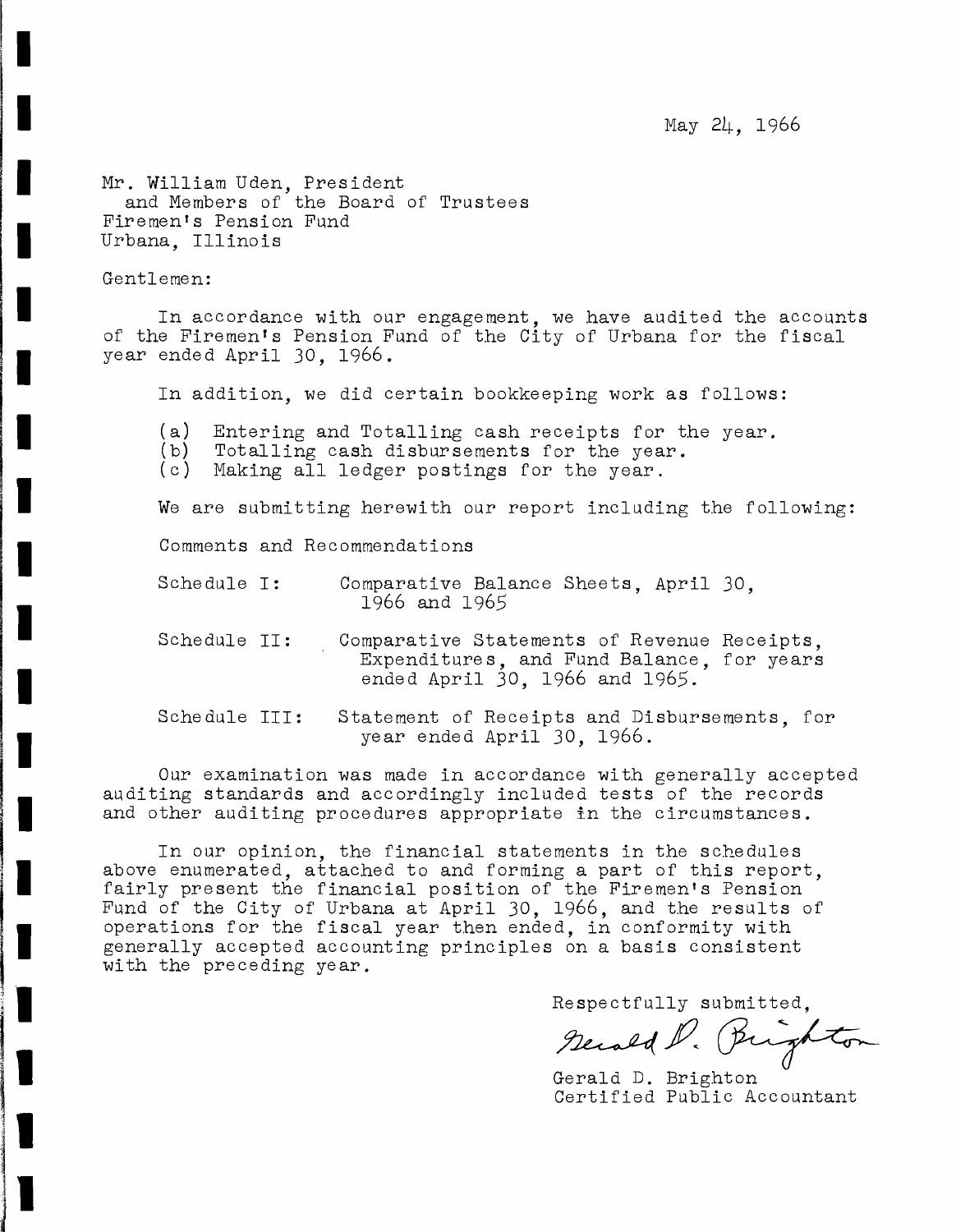#### COMMENTS AND RECOMMENDATIONS

**I.**<br>I. Andrewski († 1871)<br>18. marec – Pierre Barnett, francuski fizik († 1871)

**I.**

I

I

**;1**

**'.**

I

I

**'I**

I

I

I

I

I

I

I

**'I** ing the control of the control of the control of the control of the control of the control of the control of the control of the control of the control of the control of the control of the control of the control of the cont **il**

**I.**

i<br>I

The fund balance showed an increase this past year, but by less than a desirable amount. The increase was \$2,704.90, as shown in Schedule II, compared with \$3,548.61, the year before. The decline was because of increased pension requirements. Steps in the form of an increase in the tax levy for 1965 payable in 1966 have been taken which will help to build the fund at a more proper rate. See below.

## RECOMMENDED TAX LEVY

The law which regulates the Firemen's Pension Fund, unlike the one for Police Pension Funds, does not specify a required fund<br>balance. There is a small specified statutory reserve which is There is a small specified statutory reserve which is simply the reserve that happened to be on hand on a certain date. and it has no relevance to actuarial requirements. If one were to apply the Police Pension Fund rules to the Firemen's Pension Fund situation, the recommended fund balance based on the twenty-six firemen plus eight pensioners as of April 30, 1966, a total of thirty-four persons, would be 34 <sup>x</sup> \$10,000 = \$340,000. In fact, the fund balance was  $$98,223.00$  as of 4-30-65. Again, using the Police Pension rules, the target date for the recommended balance is 1999, and prorata annual progress toward the reserve is required. Translated, this would mean that over the next 33 years, annual fund balance increases should be over \$7,000.

The 1964 levy was adjusted upward to reflect the increased pension load. It was for \$14,000, and would have provided normal progress during the year ended April 30, 1966, if there had been no further retirements during that year. In fact, two men retired during the year ended April  $30, 1966$ . Fortunately, the 1965 levy, which will be collected during the year ending April 30, 1967, was increased to \$18,000. We recommend that the 1966 levy be \$20,000.

#### RECEIVABLES

We wish to call attention to two receivables of the fund, mentioned in <sup>a</sup> footnote, to Schedule I. An amount of \$25.37 is due from the City of Urbana for February, 1965 licenses not remitted. An amount of \$113.70 is due for pension withholding on a member who was on leave of absence from Nov. 15, 1963 to May 8, 1964. These two items are carried over from the year ended April 30, 1965.

#### APPRECIATION

We wish to thank the Board members and City officials for their friendly cooperation.

The report schedules follow.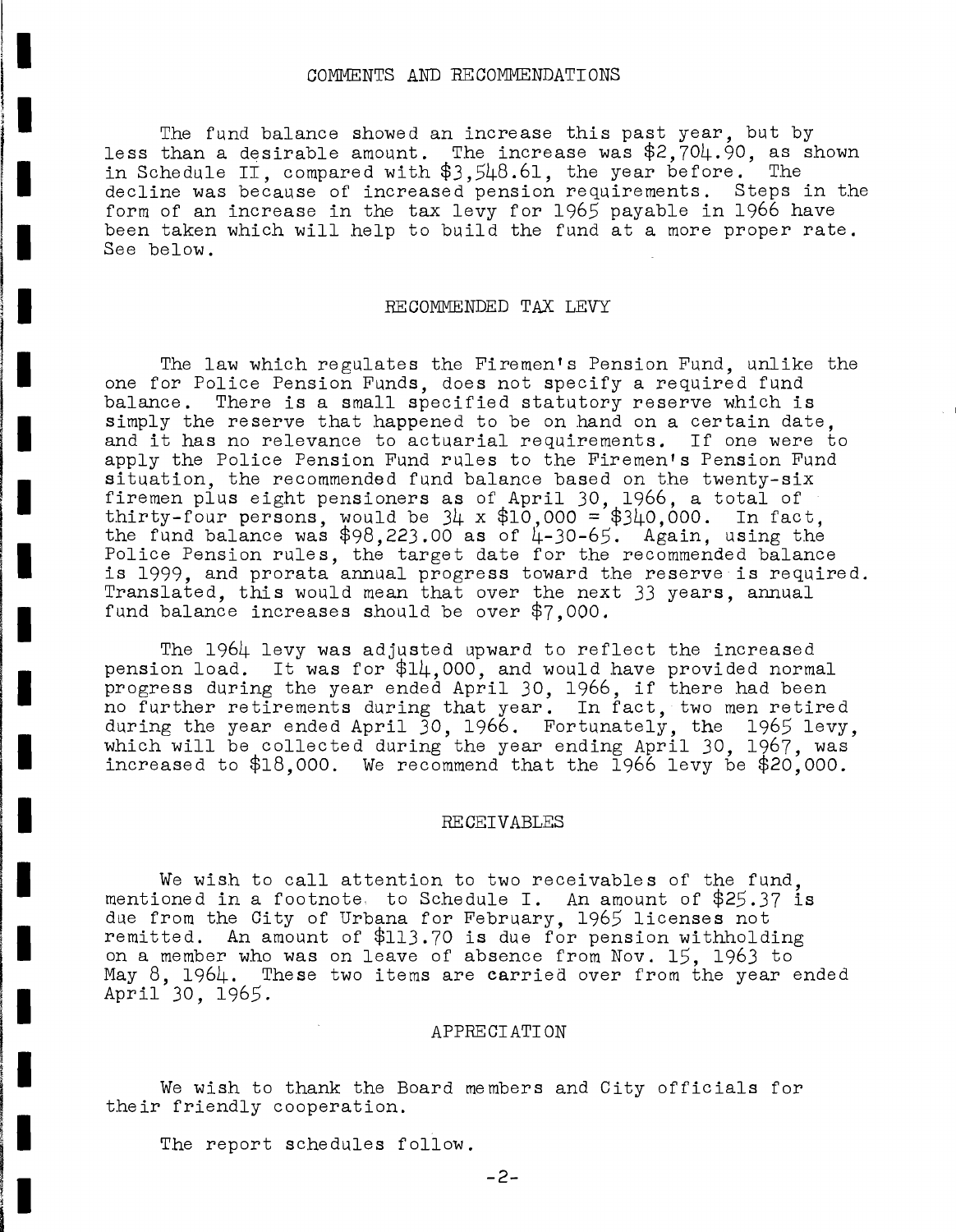## SCHEDULE I

## FIREMEN'S PENSION FUND URBANA, ILLINOIS COMPARATIVE BALANCE SHEETS, APRIL 30, 1966 AND 1965

## ASSETS

|                                   | As of<br>4/30/66 | As of<br>4/30/65 |
|-----------------------------------|------------------|------------------|
| Cash in bank                      | \$2,627.62       | \$9,562.68       |
| Savings account in bank           | 1,172.52         | 1,132.56         |
| Certificate of deposit in bank    | 10,000.00        | 10,400.00        |
| Shares in Savings and Loan (cost) | 40,000.00        | 30,000.00        |
| Investment in U.S. Bonds (cost)   | 41,979.22        | 41,979.22        |
| Investment in Stocks (cost)       | 2,443.75         | 2,443.75         |
| TOTAL                             | \$98, 223.11     | \$95,518.21      |

### LIABILITIES AND FUND BALANCE

Fund Balance:

**II**

**III**<br>III<br>III

I

I

I

I

I

I

I

I

I

I

I

I

I

I

**III**<br>III<br>III 1111

 $^{\circ}$ 

**International Control** 

| Statutory reserve           | \$29,443.39 | \$29,443.39(A)      |
|-----------------------------|-------------|---------------------|
| Amount in excess of reserve | 68,779.72   | 66,074.82           |
|                             | \$98,223.11 | \$ <u>95,518.21</u> |

- (A) The statutory reserve in no sense is intended to represent an actuarial figure. It does not represent <sup>a</sup> scientifically calculated amount required for future pensions.
- NOTE: Assets not listed above include \$25.37 due from the City for 1964/65 licenses, and \$113.70 for pension withholding on a member who was on leave to 5-8-64, and taxes receivable, collectible during the next fiscal year.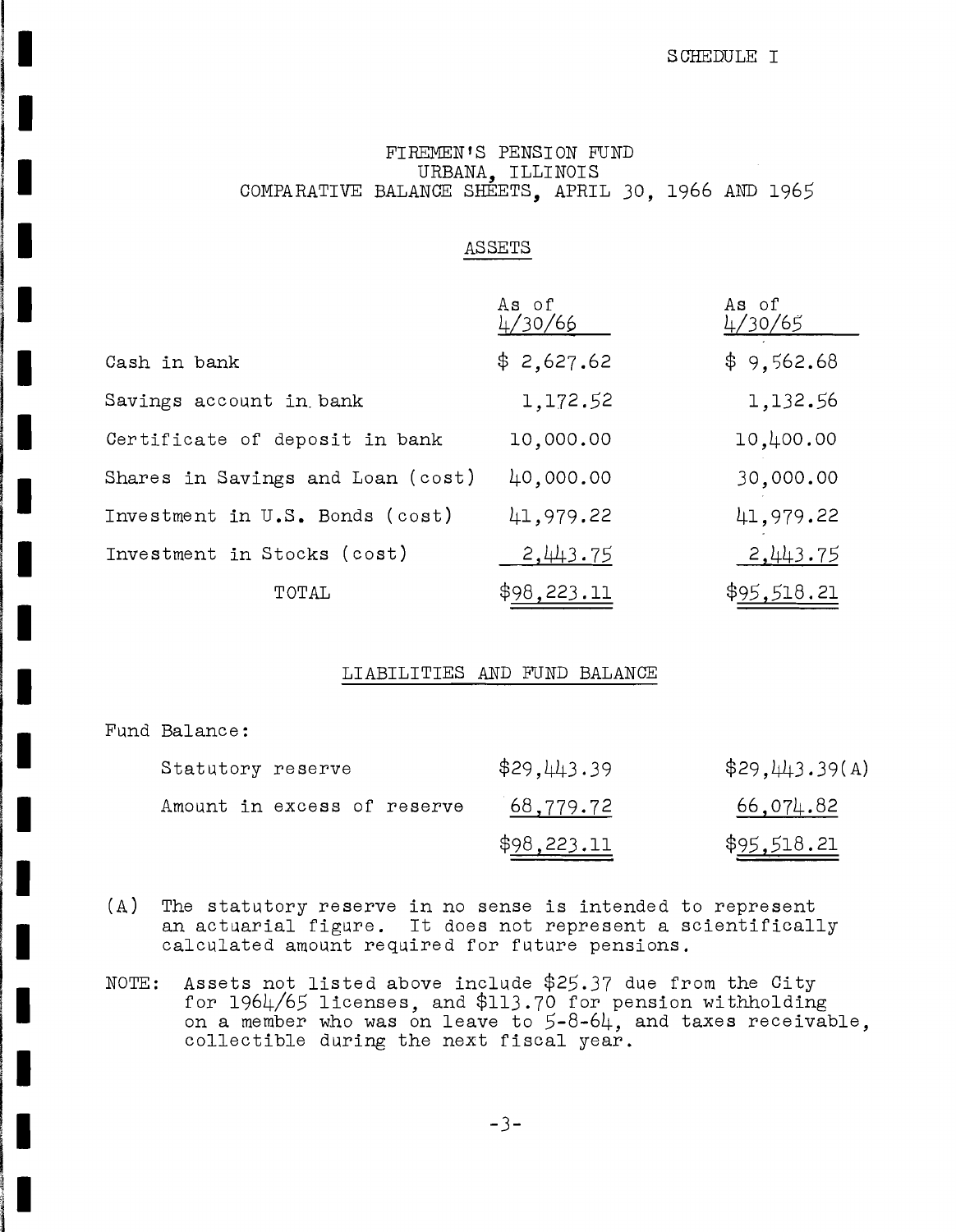# FIREMEN'S PENSION FUND COMPARATIVE STATEMENT OF REVENUE RECEIPTS, EXPENDITURES AND FUND BALANCE FOR YEARS ENDED APRIL 30, 1966 AND 1965

I

**II**

**III**<br>III<br>III

**II**

**I**<br>III<br>III <u>III II</u>

**III**<br>III<br>IIII III

 $\bar{\alpha}$ 

**11**

**III**<br>III<br>III

**II**

I

I

**II**

**II**

**III**<br>III<br>III

**II**

**II**

**i**<br>**i**<br>**i**<br>**i** 

**I**<br>III<br>III *II* II *II* II

**III**<br>III<br>III

**I**  $\frac{3}{2}$ 

|                                                                                                                                                                                                               | Year Ended<br>4/30/66                             | Year Ended<br>4/30/65                             |
|---------------------------------------------------------------------------------------------------------------------------------------------------------------------------------------------------------------|---------------------------------------------------|---------------------------------------------------|
| Revenue Receipts:                                                                                                                                                                                             |                                                   |                                                   |
| Taxes<br>Licenses<br>Salary deductions<br>Interest on U.S. Bonds<br>Interest on Building. and<br>Loan Shares<br>Dividends<br>Interest on savings account<br>Interest on cert. of deposit<br>Gift from firemen | \$13,812.25<br>266.39<br>7,457.98<br>1,080.00     | \$10,111.80<br>239.21<br>6,686.62<br>1,080.00     |
|                                                                                                                                                                                                               | 1,476.87<br>200.00<br>39.96<br>416.00             | 1,200.00<br>200.00<br>$-33.20$<br>400.00<br>51.58 |
| TOTAL                                                                                                                                                                                                         | \$24,749.45                                       | \$20,002.41                                       |
| Expenditures:                                                                                                                                                                                                 |                                                   |                                                   |
| Pensions paid<br>Auditing expense<br>Bank fees, and misc.<br>File cabinet<br>Refunds to participants                                                                                                          | \$21,147.76<br>160.00<br>71.39<br>69.40<br>596.00 | \$16,267.20<br>155.00<br>31.60                    |
| TOTAL                                                                                                                                                                                                         | \$ <u>22,044.55</u>                               | \$16,453.80                                       |
| Excess of revenue over<br>expenditures                                                                                                                                                                        | \$2,704.90                                        | \$3,548.61                                        |
| Increase in fund balance                                                                                                                                                                                      | \$2,704.90                                        | \$3,548.61                                        |
| Fund balance at beginning of year                                                                                                                                                                             | 95,518.21                                         | 91,969.60                                         |
| Fund balance at end of year                                                                                                                                                                                   | \$98,223.11                                       | \$95,518.21                                       |

**-4-**

 $\mathcal{A}$